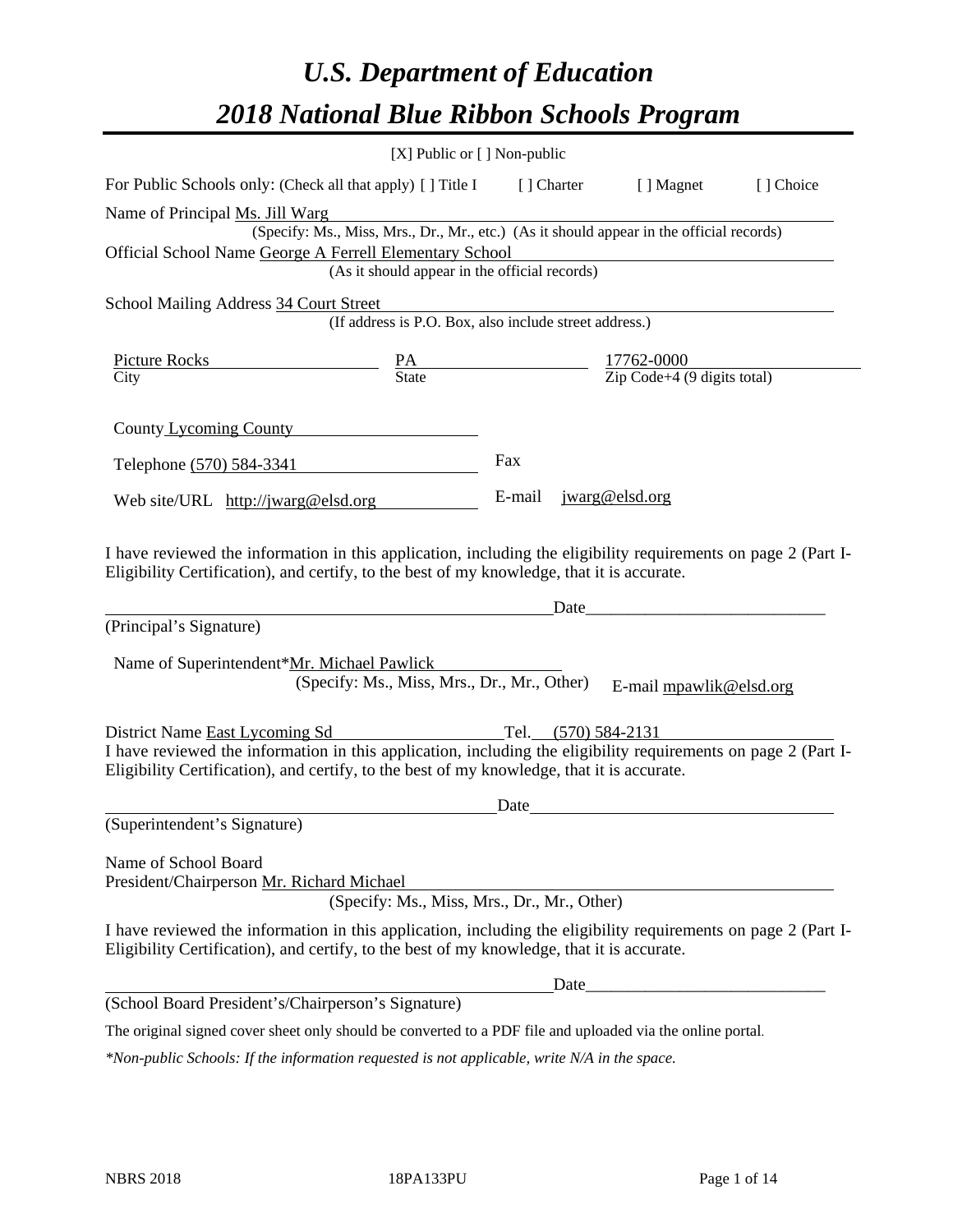The signatures on the first page of this application (cover page) certify that each of the statements below, concerning the school's eligibility and compliance with U.S. Department of Education and National Blue Ribbon Schools requirements, are true and correct.

- 1. The school configuration includes one or more of grades K-12. (Schools on the same campus with one principal, even a K-12 school, must apply as an entire school.)
- 2. All nominated public schools must meet the state's performance targets in reading (or English language arts) and mathematics and other academic indicators (i.e., attendance rate and graduation rate), for the all students group and all subgroups, including having participation rates of at least 95 percent using the most recent accountability results available for nomination.
- 3. To meet final eligibility, all nominated public schools must be certified by states prior to September 2018 in order to meet all eligibility requirements. Any status appeals must be resolved at least two weeks before the awards ceremony for the school to receive the award.
- 4. If the school includes grades 7 or higher, the school must have foreign language as a part of its curriculum.
- 5. The school has been in existence for five full years, that is, from at least September 2012 and each tested grade must have been part of the school for the past three years.
- 6. The nominated school has not received the National Blue Ribbon Schools award in the past five years: 2013, 2014, 2015, 2016, or 2017.
- 7. The nominated school has no history of testing irregularities, nor have charges of irregularities been brought against the school at the time of nomination. The U.S. Department of Education reserves the right to disqualify a school's application and/or rescind a school's award if irregularities are later discovered and proven by the state.
- 8. The nominated school has not been identified by the state as "persistently dangerous" within the last two years.
- 9. The nominated school or district is not refusing Office of Civil Rights (OCR) access to information necessary to investigate a civil rights complaint or to conduct a district-wide compliance review.
- 10. The OCR has not issued a violation letter of findings to the school district concluding that the nominated school or the district as a whole has violated one or more of the civil rights statutes. A violation letter of findings will not be considered outstanding if OCR has accepted a corrective action plan from the district to remedy the violation.
- 11. The U.S. Department of Justice does not have a pending suit alleging that the nominated school or the school district as a whole has violated one or more of the civil rights statutes or the Constitution's equal protection clause.
- 12. There are no findings of violations of the Individuals with Disabilities Education Act in a U.S. Department of Education monitoring report that apply to the school or school district in question; or if there are such findings, the state or district has corrected, or agreed to correct, the findings.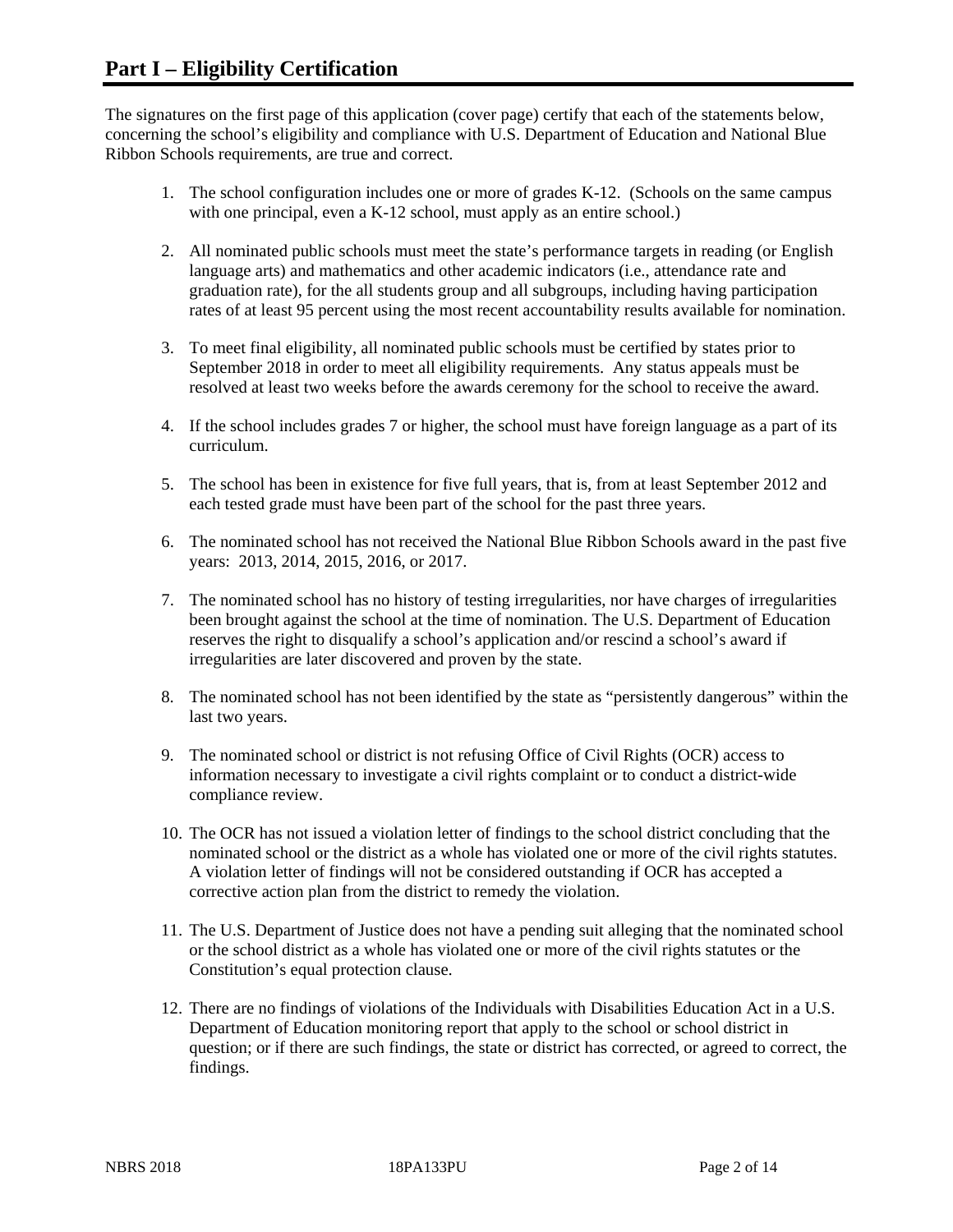# **PART II - DEMOGRAPHIC DATA**

### **Data should be provided for the most recent school year (2017-2018) unless otherwise stated.**

### **DISTRICT**

1. Number of schools in the district  $\frac{3}{2}$  Elementary schools (includes K-8) (per district designation): 1 Middle/Junior high schools 1 High schools 0 K-12 schools

5 TOTAL

**SCHOOL** (To be completed by all schools)

2. Category that best describes the area where the school is located:

[] Urban or large central city

[ ] Suburban

[X] Rural or small city/town

3. Number of students as of October 1, 2017 enrolled at each grade level or its equivalent in applying school:

| Grade                           | # of         | # of Females | <b>Grade Total</b> |
|---------------------------------|--------------|--------------|--------------------|
|                                 | <b>Males</b> |              |                    |
| <b>PreK</b>                     | 0            | $\theta$     | 0                  |
| $\mathbf K$                     | 13           | 9            | 22                 |
| $\mathbf{1}$                    | 12           | 9            | 21                 |
| 2                               | 12           | 12           | 24                 |
| 3                               | 6            | 16           | 22                 |
| 4                               | 9            | 15           | 24                 |
| 5                               | 12           | 11           | 23                 |
| 6                               | 12           | 14           | 26                 |
| 7                               | 0            | 0            | 0                  |
| 8                               | 0            | 0            | 0                  |
| 9                               | 0            | 0            | 0                  |
| 10                              | 0            | 0            | 0                  |
| 11                              | 0            | 0            | 0                  |
| 12 or higher                    | 0            | 0            | 0                  |
| <b>Total</b><br><b>Students</b> | 76           | 86           | 162                |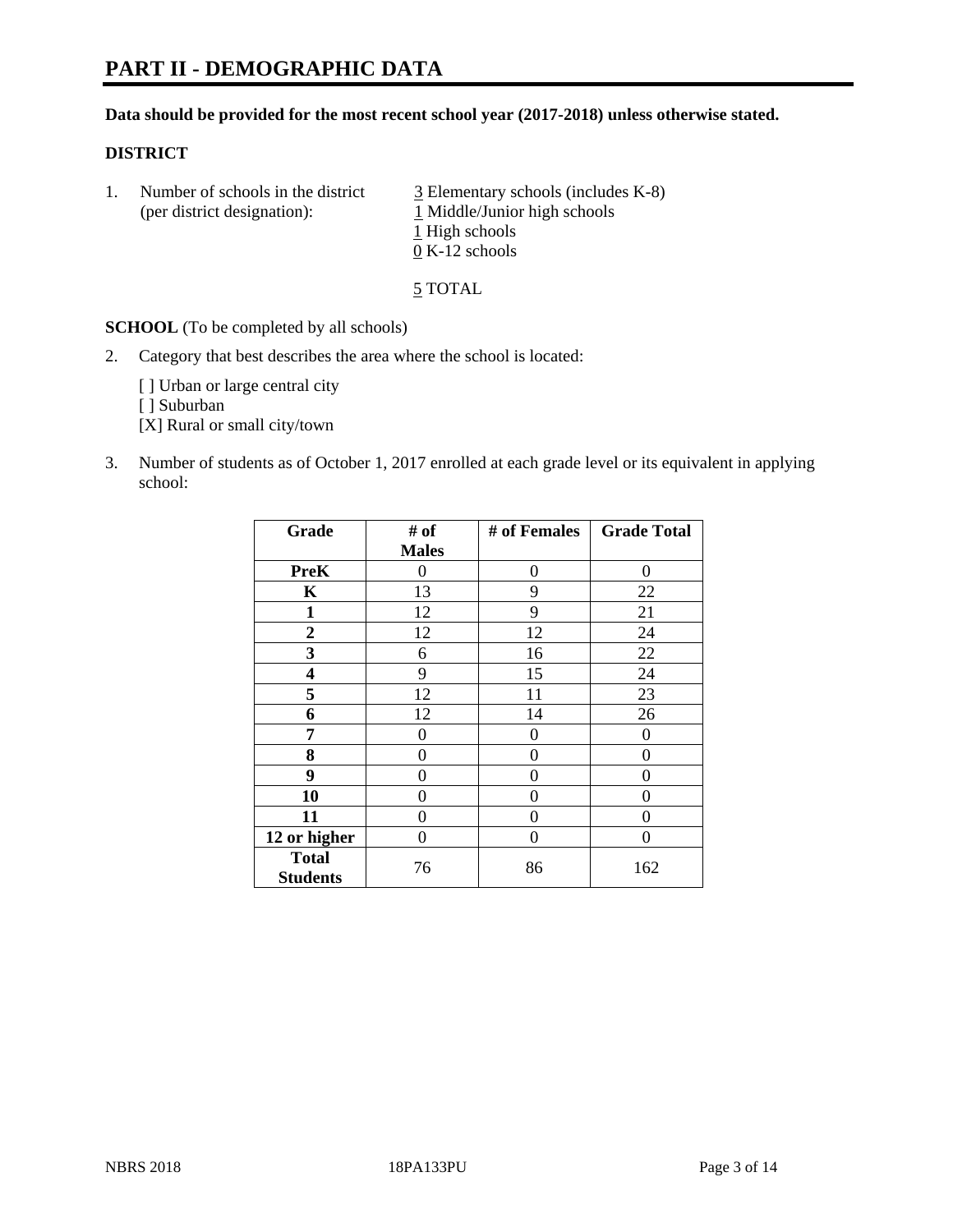the school: 0 % Asian

4. Racial/ethnic composition of  $\qquad 0\%$  American Indian or Alaska Native 2 % Black or African American 0 % Hispanic or Latino 0 % Native Hawaiian or Other Pacific Islander 98 % White 0 % Two or more races **100 % Total**

(Only these seven standard categories should be used to report the racial/ethnic composition of your school. The Final Guidance on Maintaining, Collecting, and Reporting Racial and Ethnic Data to the U.S. Department of Education published in the October 19, 2007 *Federal Register* provides definitions for each of the seven categories.)

5. Student turnover, or mobility rate, during the 2016 – 2017 school year: 4%

If the mobility rate is above 15%, please explain.

This rate should be calculated using the grid below. The answer to (6) is the mobility rate.

| <b>Steps For Determining Mobility Rate</b>         | Answer                      |
|----------------------------------------------------|-----------------------------|
| (1) Number of students who transferred to          |                             |
| the school after October 1, 2016 until the         | $\mathcal{D}_{\mathcal{L}}$ |
| end of the 2016-2017 school year                   |                             |
| (2) Number of students who transferred             |                             |
| <i>from</i> the school after October 1, 2016 until | 4                           |
| the end of the 2016-2017 school year               |                             |
| (3) Total of all transferred students [sum of      | 6                           |
| rows $(1)$ and $(2)$ ]                             |                             |
| (4) Total number of students in the school as      | 150                         |
| of October 1, 2016                                 |                             |
| (5) Total transferred students in row (3)          | 0.04                        |
| divided by total students in row (4)               |                             |
| $(6)$ Amount in row $(5)$ multiplied by 100        |                             |

6. English Language Learners (ELL) in the school:  $0\%$ 

0 Total number ELL

Specify each non-English language represented in the school (separate languages by commas):

7. Students eligible for free/reduced-priced meals: 42 % Total number students who qualify: 68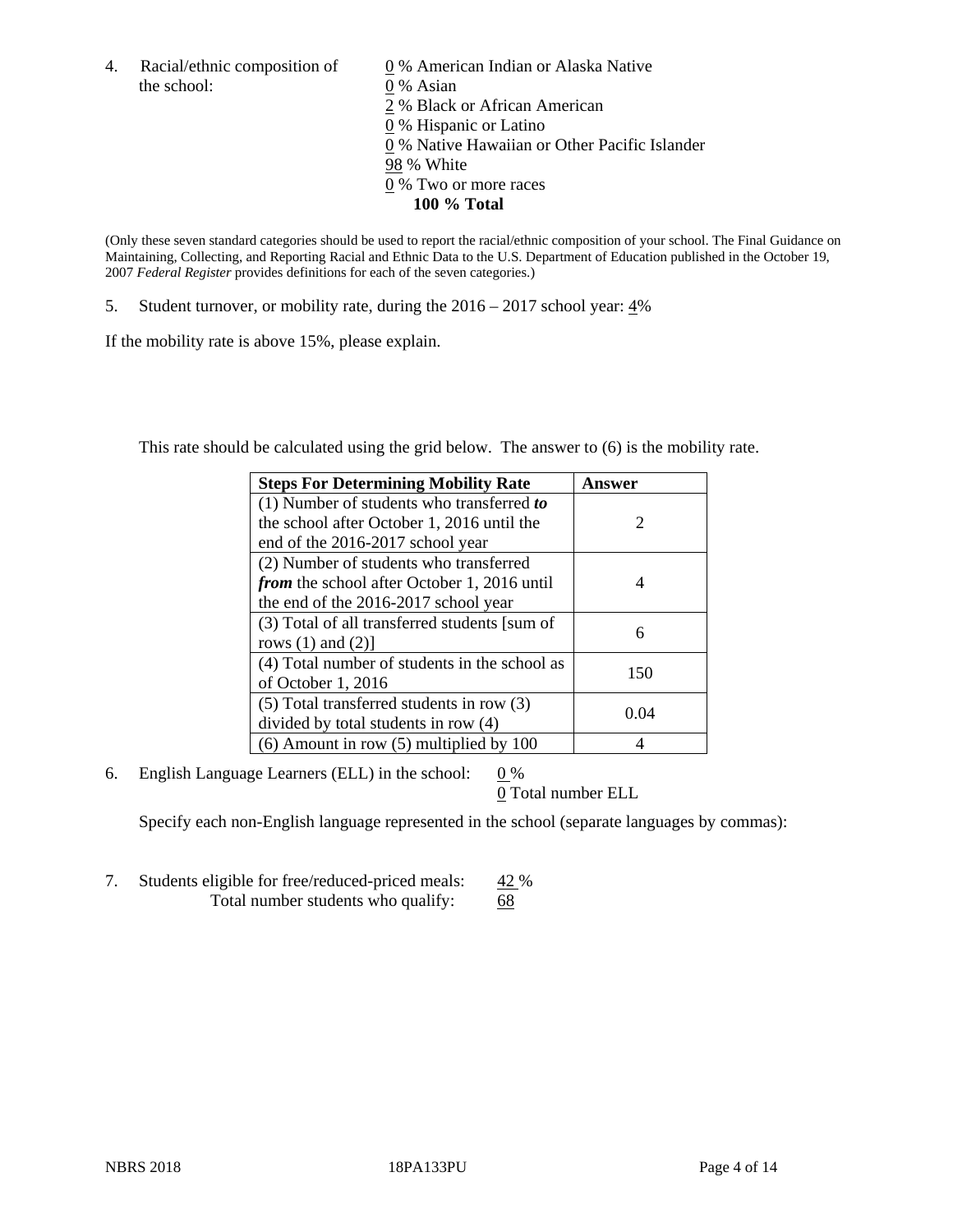24 Total number of students served

Indicate below the number of students with disabilities according to conditions designated in the Individuals with Disabilities Education Act. Do not add additional conditions. It is possible that students may be classified in more than one condition.

| 1 Autism                  | 2 Multiple Disabilities                 |
|---------------------------|-----------------------------------------|
| 0 Deafness                | 0 Orthopedic Impairment                 |
| 0 Deaf-Blindness          | 1 Other Health Impaired                 |
| 0 Developmentally Delayed | 11 Specific Learning Disability         |
| 0 Emotional Disturbance   | 8 Speech or Language Impairment         |
| 1 Hearing Impairment      | 0 Traumatic Brain Injury                |
| 0 Intellectual Disability | 0 Visual Impairment Including Blindness |

- 9. Number of years the principal has been in her/his position at this school: 3
- 10. Use Full-Time Equivalents (FTEs), rounded to nearest whole numeral, to indicate the number of school staff in each of the categories below:

|                                                                                                                                                                                                                                | <b>Number of Staff</b> |
|--------------------------------------------------------------------------------------------------------------------------------------------------------------------------------------------------------------------------------|------------------------|
| Administrators                                                                                                                                                                                                                 |                        |
| Classroom teachers including those<br>teaching high school specialty<br>subjects, e.g., third grade teacher,<br>history teacher, algebra teacher.                                                                              | 7                      |
| Resource teachers/specialists/coaches<br>e.g., reading specialist, science coach,<br>special education teacher, technology<br>specialist, art teacher, etc.                                                                    | 3                      |
| Paraprofessionals under the<br>supervision of a professional<br>supporting single, group, or classroom<br>students.                                                                                                            | 3                      |
| Student support personnel<br>e.g., guidance counselors, behavior<br>interventionists, mental/physical<br>health service providers,<br>psychologists, family engagement<br>liaisons, career/college attainment<br>coaches, etc. | 5                      |

11. Average student-classroom teacher ratio, that is, the number of students in the school divided by the FTE of classroom teachers, e.g., 22:1 23:1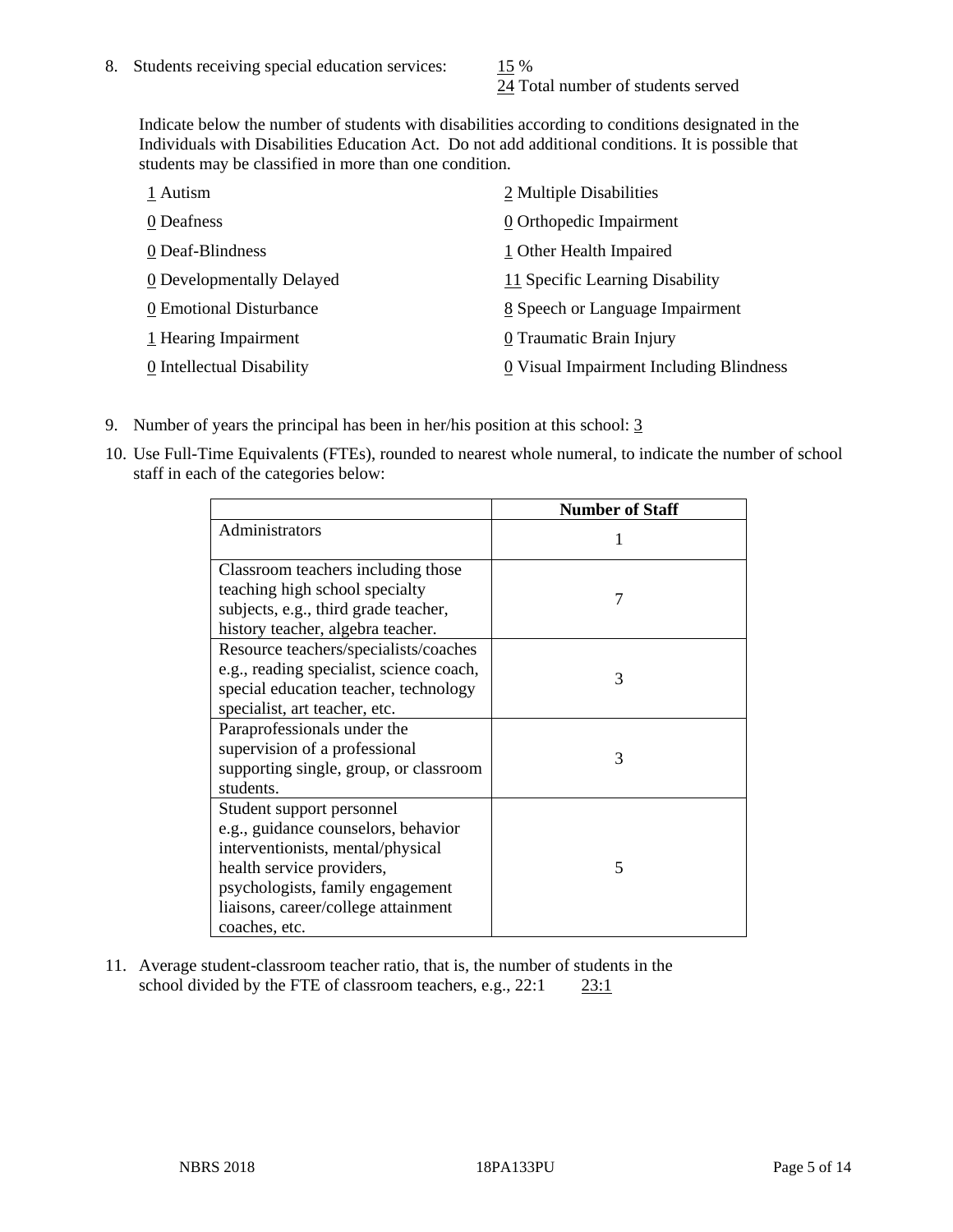12. Show daily student attendance rates. Only high schools need to supply yearly graduation rates.

| <b>Required Information</b> | 2016-2017 | $2015 - 2016$ | 2014-2015 | 2013-2014 | 2012-2013 |
|-----------------------------|-----------|---------------|-----------|-----------|-----------|
| Daily student attendance    | 95%       | 97%           | 97%       | 77%       | 97%       |
| High school graduation rate | 0%        | 0%            | 0%        | 0%        | 0%        |

### 13. **For high schools only, that is, schools ending in grade 12 or higher.**

Show percentages to indicate the post-secondary status of students who graduated in Spring 2017.

| <b>Post-Secondary Status</b>                  |    |
|-----------------------------------------------|----|
| Graduating class size                         |    |
| Enrolled in a 4-year college or university    | 0% |
| Enrolled in a community college               | 0% |
| Enrolled in career/technical training program | 0% |
| Found employment                              | 0% |
| Joined the military or other public service   | 0% |
| Other                                         |    |

14. Indicate whether your school has previously received a National Blue Ribbon Schools award. Yes X No

If yes, select the year in which your school received the award. 2008

15. In a couple of sentences, provide the school's mission or vision statement.

In partnership with the community, East Lycoming School District is committed to excellence, and strives to inspire and empower all students to reach academic success and live with integrity.

16. **For public schools only**, if the school is a magnet, charter, or choice school, explain how students are chosen to attend.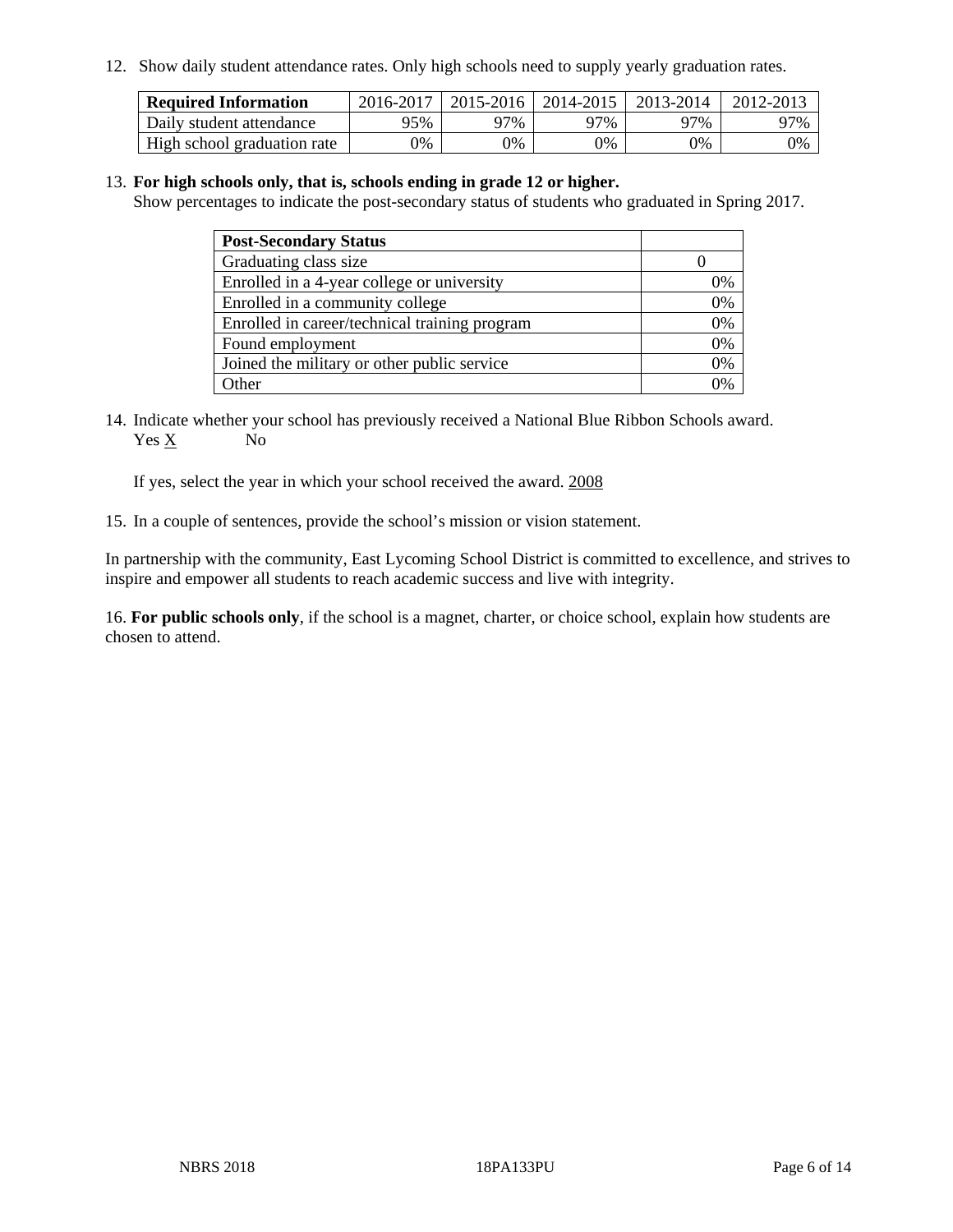# **PART III – SUMMARY**

Ferrell Elementary School is secured in the heart of Picture Rocks. It is a small community in rural Lycoming County. The students and families served by Ferrell Elementary are indicative of students and families served within the East Lycoming School District.

The East Lycoming School District is located in rural Lycoming County and encompasses an area of 147.6 square miles. The school district has a population of 10,245 residents according to the 2010 Federal Census.

During the 2017-2018 school year, the East Lycoming School District is educating 1673 kindergarten through twelfth grade students. The district also provides a PreK program that provides instruction for an additional 40 students. The district employs 11 full-time administrators, 110 teachers and over 50 full-time and part-time support personnel. Special Education services are provided by the district and by BLaST Intermediate Unit 17. Vocational and Technical training is provided through the Lycoming County Career and Technical Center.

We are a small district with a reputation for quality; and, school and class sizes that allow for a personal approach to instruction. An innovative curriculum challenges all students to excel as thinkers and learners.

Ferrell Elementary's reading curriculum is based largely on the findings of the National Reading Panel (2000), with additional research from Clay, Fountas and Pinnell, Harvey, Calkins, and Cunningham, and the Pennsylvania Core Standards. The elementary school utilizes McGraw-Hill's Wonders program and both students and teachers have access to online content and activities. Ferrell Elementary's math curriculum is also a McGraw-Hill program, Every Day Math and is grounded in an extensive body of research in how children learn (The University of Chicago School Mathematics Project) and on the Pennsylvania Core Standards. Both teachers and students have access to online content and activities in Every Day Math. Professional Learning Opportunities are available to teachers in an on-going basis. In the 2017-2018 school year, Ferrell implemented the Inspire Science Curriculum in Kindergarten through grade five. Teachers in sixth grade worked with their colleagues to create an innovative science curriculum based on the Next Generation Science Standards.

Teachers at Ferrell meet weekly to discuss data, instructional strategies and the overall culture of the elementary school in their teaming meetings. The Ferrell staff is involved in extensive data analysis throughout the school year to help shape their teaching practices. Across the school district the message has been to look at the data and ask: what does it tell you about your children, your instruction, and what are you going to do about it? The teachers receive assessment results in the summer for their current class and the class they had last year. School goals are also established at the beginning of the school based on the data. Student results are shared and explained to children and their parents early in the school year through child and parent conferences.

Due to the unique infrastructure of Ferrell Elementary School, one classroom per grade level, teachers are able to build strong connections and relationships with all students. Students know very early in their school careers all the teachers in the buildings and it is not uncommon to have the fifth or sixth grade teachers address younger students by name in the hallways or on the playground. Students and teachers collaborate to make Ferrell Elementary School a very positive learning community.

Ferrell Elementary School was a National Blue Ribbon Award of Excellence winner in 2008 . Ferrell Elementary School has a long-standing proud reputation of providing a high-quality educational experience for all students. The community of learners work together to maintain this level of pride. The school has implemented and operates a Schoolwide Positive Behavior program, Science Learning Night, and many additional events and activities that promote life-long learning and a caring, positive culture.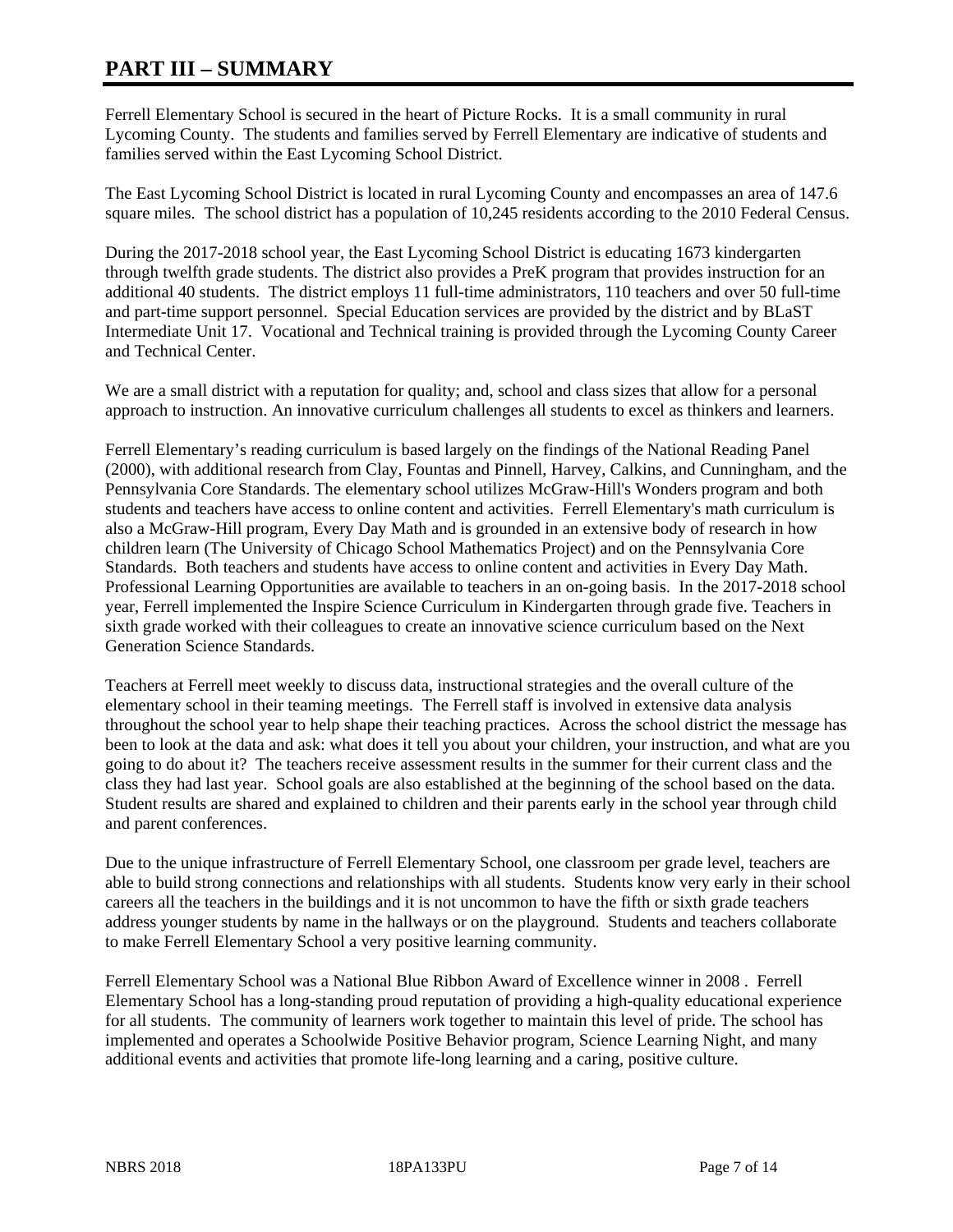# **1. Core Curriculum:**

Ferrell Elementary's reading curriculum is based largely on the findings of the National Reading Panel (2000), with additional research from Clay, Fountas and Pinnell, Harvey, Calkins, and Cunningham, and the Pennsylvania Core Standards. The elementary school utilizes McGraw-Hill's Wonders program and both students and teachers have access to online content and activities. McGraw-Hill Wonders was chosen as the program of choice because of the research base as well as the quality of the content. Wonders also provides teachers with resources to reach a variety of learners. Leveled readers help to support emerging readers and to stretch the experiences of high-level readers. McGraw-Hill also offers an online component for both teachers and students. Students can access reading materials as well as support and extension activities to create personalized literacy experiences.

Ferrell Elementary's math curriculum is also a McGraw-Hill program, Every Day Math and is grounded in an extensive body of research in how children learn (The University of Chicago School Mathematics Project) and on the Pennsylvania Core Standards. Both teachers and students have access to online content and activities in Every Day Math. Professional Learning Opportunities are available to teachers in an ongoing basis. Like Wonders, McGraw-Hill's Every Day Math was chosen because of its proven results and the spiraling curriculum to revisit learning as students progress through the scope and sequence. Every Day Math also provides teachers with resources for a variety of learners. The online component allows planning resources for teachers and content and skill activities for students.

In the 2017-2018 school year, Ferrell implemented the Inspire Science Curriculum in Kindergarten through grade five. Teachers in sixth grade worked with their colleagues to create an innovative science curriculum based on the Next Generation Science Standards. Teachers in Kindergarten through grade six provide hands-on learning experiences in science for their students.

Many of these subjects are integrated within the Wonders Curriculum. Inspire Science was chosen for the quality of content and the inquiry-based learning sequence. Teachers have access to online content, planning, and resources for a variety of learners. Students have online access to the text, science content, interactive videos for learning and a STEM career component to explore career options. The sixth grade teachers have utilized professional learning time to develop a rich science curriculum based on the Next Generation Science Standards. They have also utilized professional learning time to develop a scope and sequence that engages students in a variety of topics and through a variety of resources. Discovery Science interactive website and videos is a valuable resource for the sixth grade science curriculum.

Ferrell Elementary uses the PA Academic Standards in Civics and Government, Economics, Geography, and History to guide instruction in the Social Studies Content area. Teachers take opportunities to integrate these standards into their literacy instruction as well as stand-alone instruction. Students have many opportunities to learn the social sciences through authentic educational experiences.

# **2. Other Curriculum Areas:**

Because the East Lycoming School District has three elementary buildings, the building principals spend a great deal of time in the summer to develop a viable schedule for the curriculum areas of art, physical education, library, and music.

The specialist teachers follow the appropriate standards. They work closely with the classroom teachers and with the building principals to ensure quality instruction to the students.

At Ferrell Elementary, students in Kindergarten through grade six have access to physical education, music, art, and library at least once a week.

In art, students are exposed to art history and to a variety of mediums to create their own masterpieces. In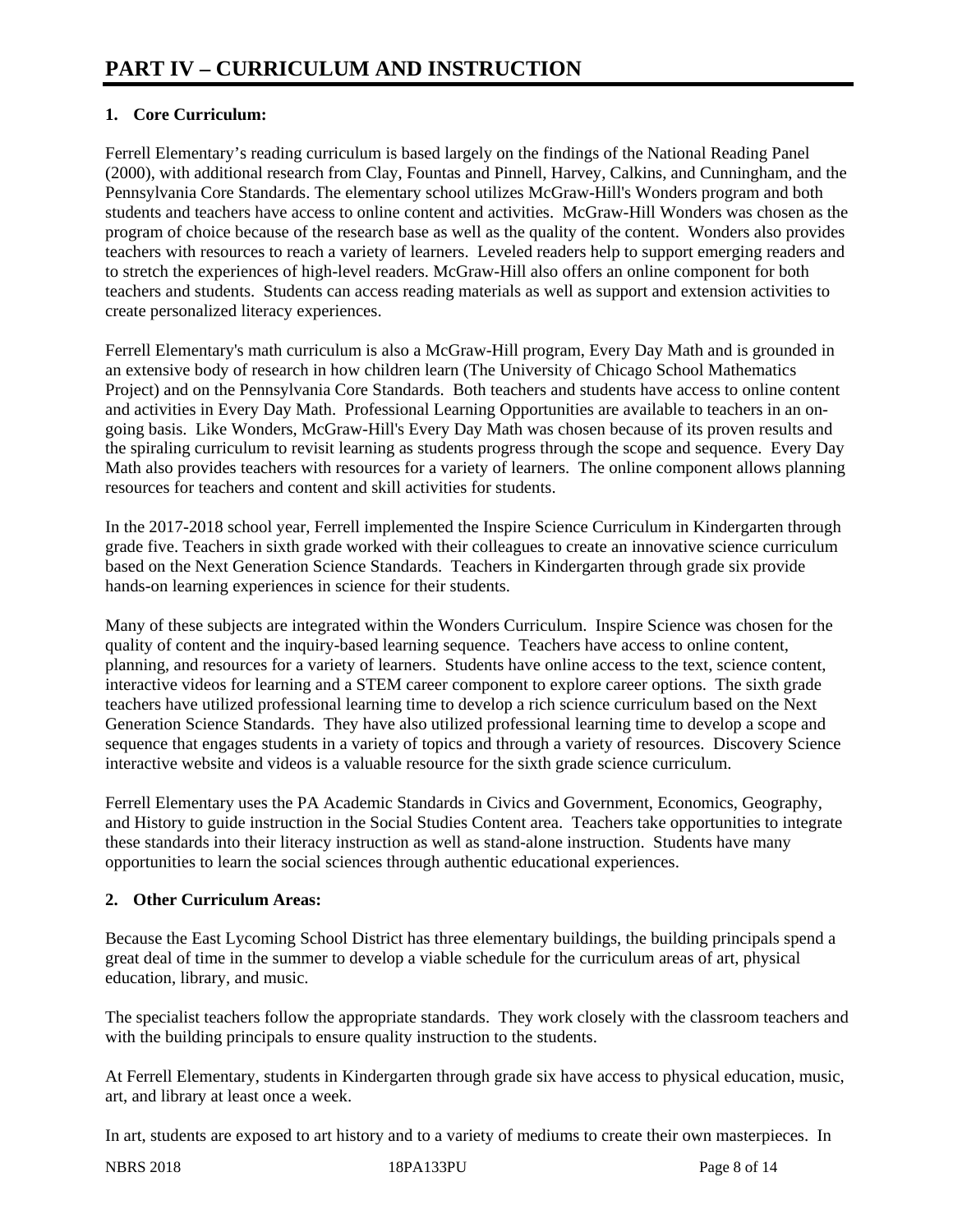the spring, K-12 students participate in the Art Festival. The district transports students from the elementary schools to the high school to view the art displays. All students have work displayed in the Art Festival.

Students in Kindergarten through grade six have access to music instruction at least once a week. Besides music instruction, students in grades three through six have access to choral instruction and to instrumental instruction. In the 2017-2018 school year, students were afforded the opportunity to learn to play ukuleles through a grant written by the music instructor.

Students in Kindergarten through grade six receive instruction in the use of the library. The elementary librarian not only provides students with instruction in library and media science, but also in technology. The librarian is Google Certified and instructs all students in Google Classrooms. She also provides supports to classroom teachers by providing after school learning sessions and supports their own instruction by providing them with technology resources.

Students in Kindergarten through grade six have physical education at least once a week. Due to the location of Ferrell, when the weather permits students have physical education outside. They are guided through a variety of fitness activities as well as sports and games.

### **3. Instructional Methods, Interventions, and Assessments:**

Instructional practices at Ferrell Elementary provide students with the best possible opportunities for learning. The core curriculum is followed; however, instruction is differentiated for readiness and interests of the students. Explicit instruction is provided to students and interventions are provided when needed. As mentioned previously, all core content areas are supported with technology-based support. East Lycoming is one-to-one in grade three with iPads and in grades four through six with Chromebooks. IPad carts are available for Kindergarten through second grade.

Ferrell Elementary uses the assessments provided in the Wonders Curriculum and in the Every Day Math Curriculum. Study Island is also used to provide computer-adaptive instruction in English Language Arts, Mathematics, and Science. Ferrell utilizes Study Island Benchmark Assessments. These assessment results as well as DIBELS in K-3 are utilized to create data profiles for students. Teachers meet quarterly to discuss the data and to discuss trends, progress, and deficiencies.

Classroom teachers utilize this data as well as their classroom observations and instructional time to make decisions about student needs. Ferrell Elementary utilizes paraprofessionals to cover lunch duty and resource duty so that classroom teachers can use flexible grouping to provide interventions to their students on a daily basis. The interventions are chosen based on data discussions and progress monitoring.

A tutoring service is provided after school from January until April for students who are struggling in English Language Arts and Mathematics. Tutoring is provided after school by classroom teachers on Monday and Wednesday for English Language Arts and on Tuesdays and Thursdays for Math. Ferrell has a history of being a high-performing school. Ferrell teachers are proud of this reputation and they work hard to maintain high levels of achievement. The demographics of the school allows for teachers to develop positive relationships with students. The teachers are collaborative and collegial in discussing data and particular students and strategies that have worked to make improvements. There is a positive and caring culture at Ferrell. The teachers and the students are proud of their school and they strive to maintain high levels of academic performance as well as positive school-wide behavior.

Teachers care about their practice and they constantly work to improve their instruction. They seek counsel of their colleagues and administrators. They develop positive relationships with parents and therefore hone parental and family engagement. The educators at Ferrell are focused on high-quality instruction and they remain focused throughout the year to provide their students with standards-based, relevant, and fun educational experiences. They utilize data to make decisions and to inform their practice. They maximize intervention time to provide all students with support - both to struggling students and to students who require enrichment.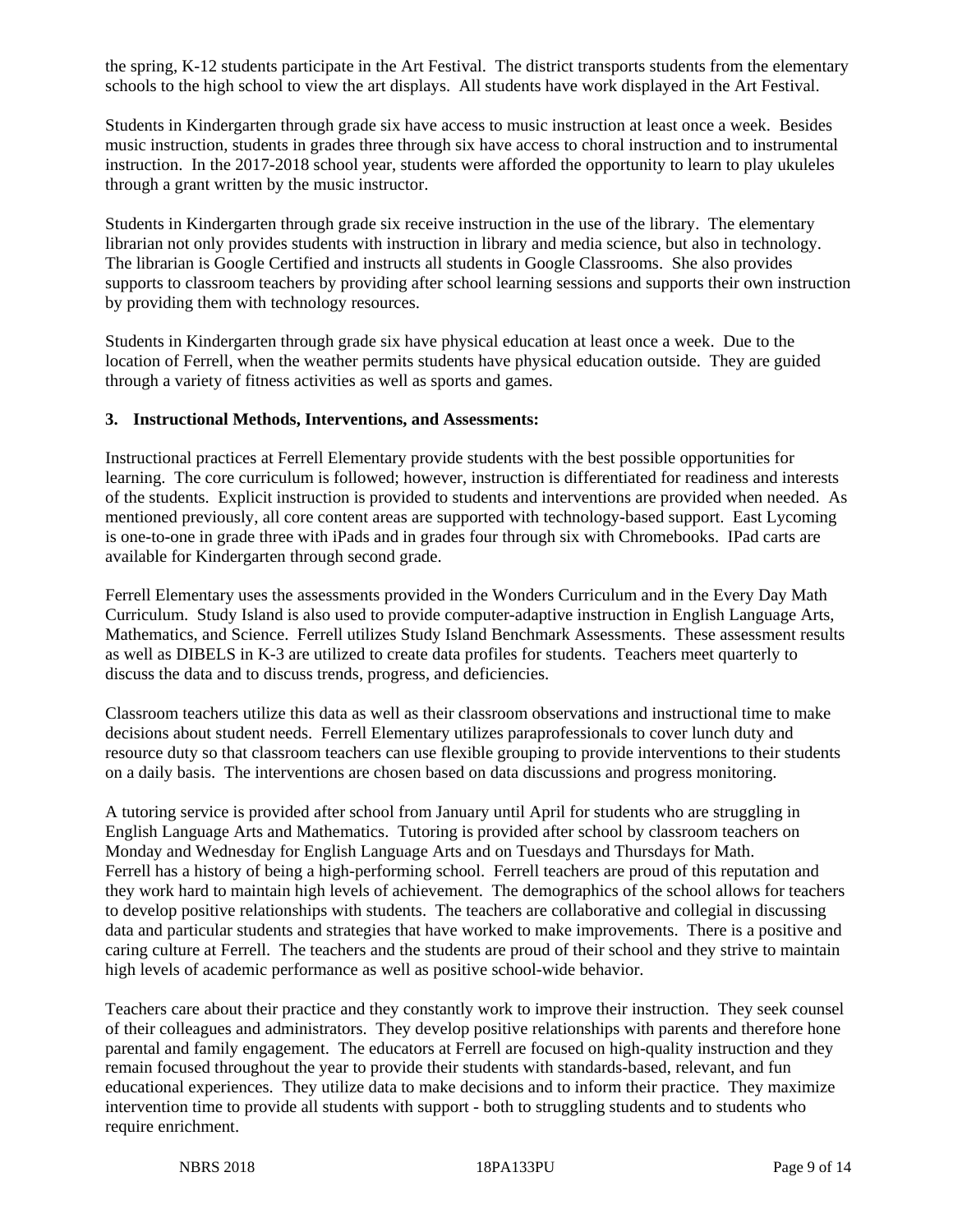Ferrell Elementary school is a family of teachers and students working together to demonstrate excellence.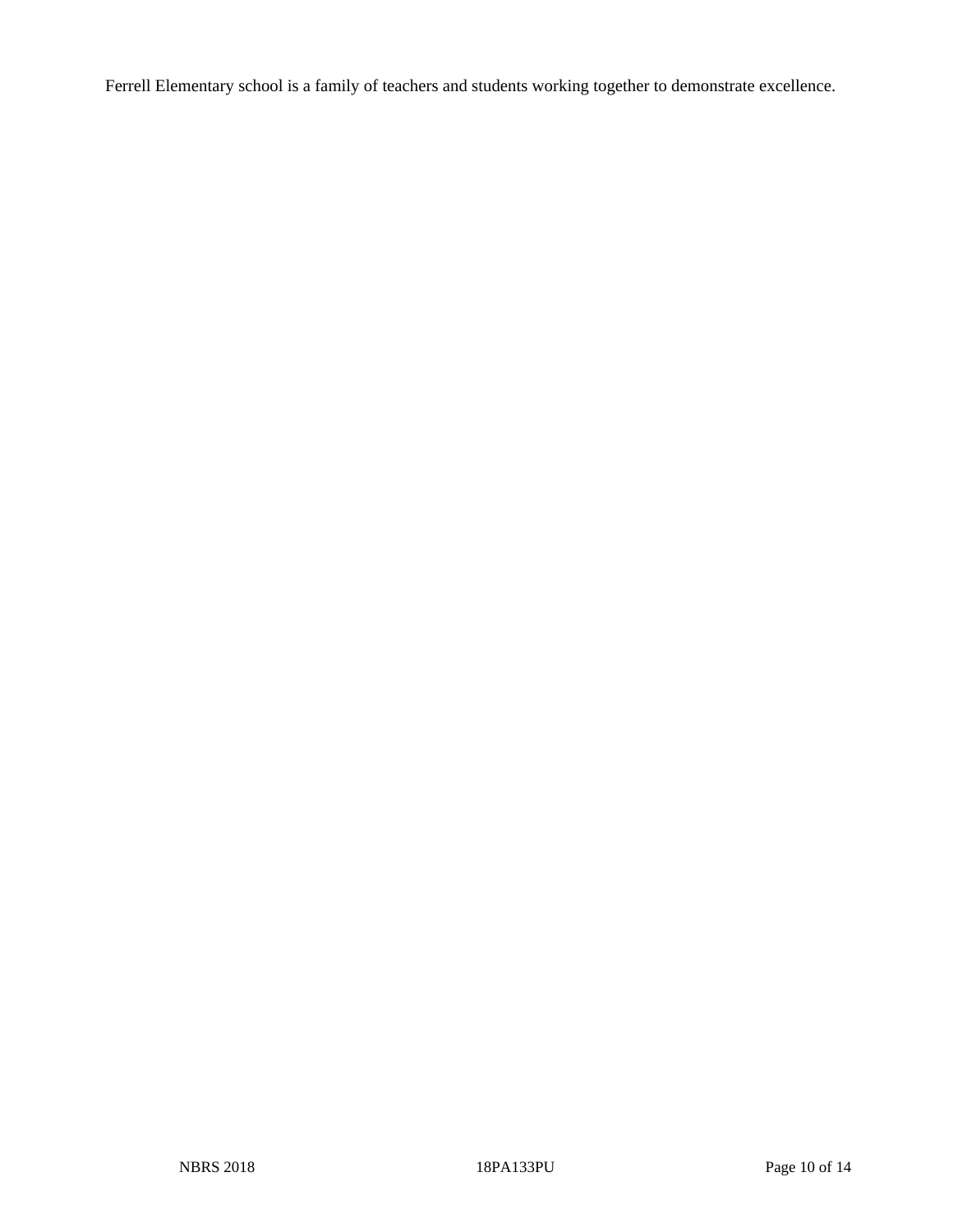# **1. School Climate/Culture:**

Ferrell Elementary has a unique climate and culture. Due to its size, it is possible for every teacher to know every student.

Teachers greet students as they come into their rooms in the morning and the positive interactions continue throughout the day. Support staff and specialists encourage positive climate and culture by engaging in the learning community; and, they are treated as part of the community.

Students at Ferrell Elementary are able to develop deep relationships with teachers and also with their peers. Students are with the same group of students from Kindergarten through sixth grade. They grow and learn together. Positive peer relationships are encouraged through Schoolwide Positive Behavior. Not only are these positive relationships encouraged, they are modeled by the teachers. Teachers at Ferrell are collaborative and collegial. They meet weekly in small teams to discuss instruction, data, as well as challenges they are facing.

Students are encouraged to reach their full potential academically, socially, and emotionally. They are encouraged to make positive choices and to support each other. Ferrell teachers eat lunch with their students and encourage positive dialogue and good manners. They engage in rewarding their students at the end of the week by playing basketball together in the gym if they have had a good week.

Teachers at Ferrell Elementary spend their planning time providing support to students who are struggling or those who need enrichment. The teachers work together to create a positive environment for each other and for students. They support each other and students in all endeavors.

## **2. Engaging Families and Community:**

The Ferrell Elementary school staff works hard to develop positive relationships with the families of the students.

Again, due to the size of the school, families become familiar to the staff. At the beginning of the year, Ferrell hosts a Back to School night to welcome students and their families. Throughout the fall, teachers work to cultivate relationships with their students and their families. They try to make positive connections with parents and establish a line of communication. Many teachers utilize Classroom Dojo so that they can help parents track their students progress, both academically and behaviorally. Classroom Dojo also allows teachers to share information about upcoming events or special happenings in their classrooms.

Ferrell holds a Fall Fair or Festival for its students and its families. There are activities and games for students and their families. This is another opportunity for teachers to interact with Ferrell families. In November, parent/teacher conferences are held and parents are encouraged to attend. Teachers send out invitations for conferences and then follow-up with phone calls.

Throughout the school year, teachers continue to build their relationships with students and families. Teachers maintain communication with families for both positive feedback as well as feedback about behavior and/or academic challenges that their students may be facing.

In the spring, the second round of conferences are held; however, for this conference, teachers work with students to lead their own conference. Several other events such as the Learning Fair are opportunities for families to celebrate their students.

The Parent/Teacher Organization is active in not only fund-raising for Ferrell events but also in supporting the teachers and the school learning environment.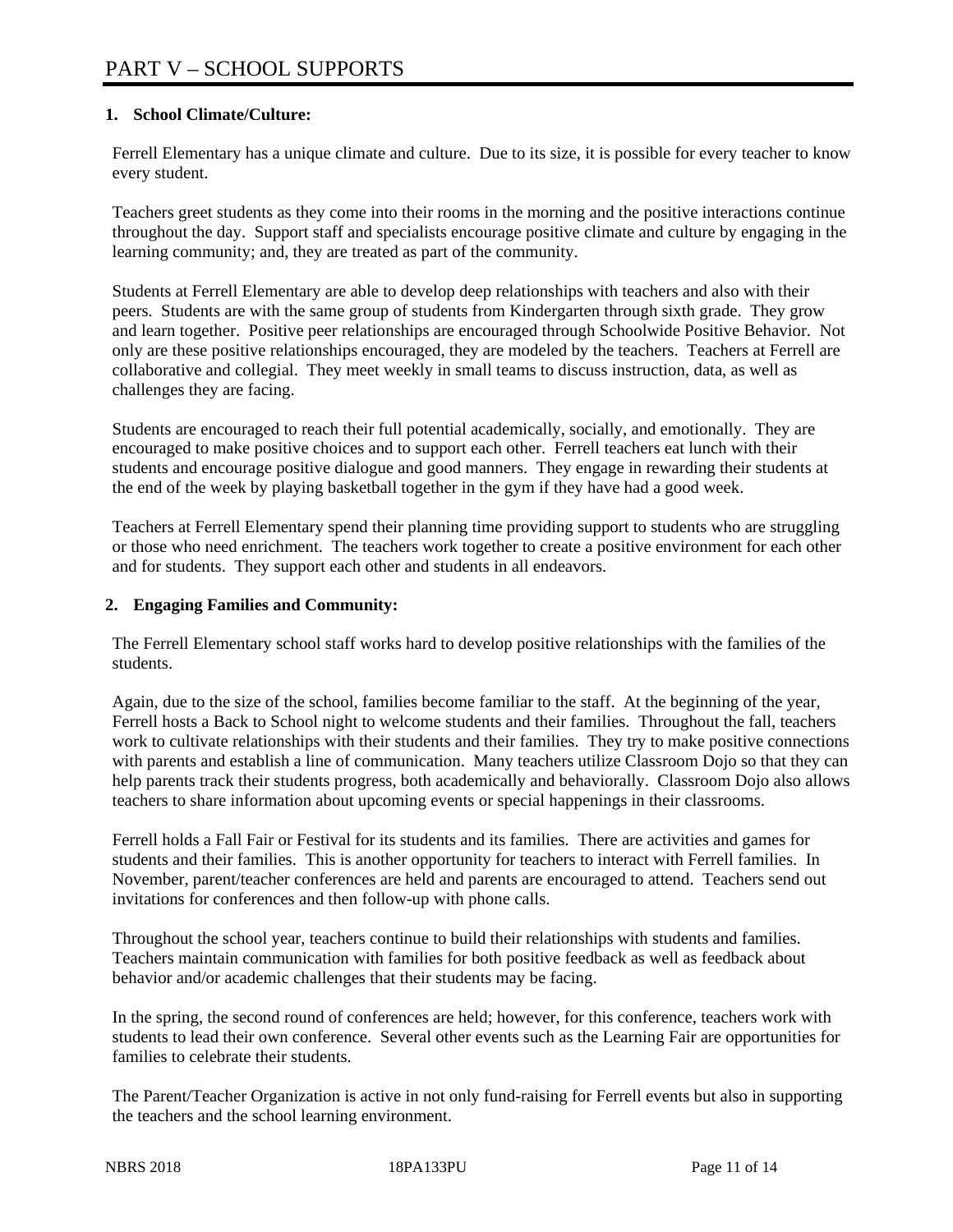## **3. Professional Development:**

Our Professional Development approach is parallel to our students' needs. We align all professional development days with our academic standards, state requirements, and student and teacher needs. Our impact is always directed towards the needs of our students and teachers.

The Director of Curriculum works with principals to analyze data and an annual professional development survey to plan and design professional learning opportunities for teachers. Ferrell teachers participate in all professional development and professional learning activities.

The East Lycoming School District believes in engaging teachers in high-quality professional learning opportunities that allow collaboration. The administrative team plans high-impact professional development. The team tries to personalize the professional learning to meet the needs of teachers and more importantly the needs of students.

Professional learning is handled in-house or through the BLaST Intermediate Unit (an outside group of educators and staff that support the public and private schools in Bradford, Lycoming, Sullivan, and Tioga counties) when it is appropriate. The East Lycoming School District also uses outside agencies for topics that are of interest and meets the needs of the teachers and students of the district. Evidence-based strategies and techniques are shared with all professional staff. Teachers are encouraged to be active learners and to personalize the learning by being reflective and to provide feedback through surveys and questionnaires.

Classroom support is provided by teachers in new strategies by administrators. Teaming is also an essential component of professional learning activities. Teaming time allows teachers to improve their skills and strategies and it provides them with a community to dialogue about instructional practices.

Frequent classroom observations and walk-throughs are facilitated to provide feedback and support to teachers.

## **4. School Leadership:**

The administrative team of East Lycoming School District consists of the superintendent, the building principals, the director of curriculum, and the special education director. The administrative team meets monthly to discuss data, successes, and challenges. Following the administrative team meeting, the superintendent facilitates an elementary principal meeting with both elementary principals and the director of curriculum. The superintendent also facilitates a meeting with the secondary principals and the director of curriculum. Building-specific data and needs are discussed at the principal meetings.

At the heart of these discussions are the interests of students. The meeting agendas include data discussions, achievement data, safety issues, and the professional growth needs of the faculty. The administrative team works closely together to solve problems and to create positive solutions for all students.

The superintendent has an open-door policy with the administrative team as well as the teachers. The superintendent communicates frequently and openly with the administrative team. The administrative team communicates all events, happenings, challenges and successes to the superintendent.

Student well-being and student achievement are at the heart of the conversations within the administrative team. Every decision that is made is made with students in mind. Curriculum materials, instructional practices, resource management, and technology decisions are made for the well-being of students. As mentioned previously, the district has a one-to-one initiative. In its early phase, the district purchased iPads for students. Many of the high-quality curriculum resources that have online components were not accessible on the iPads. Instead of pushing forward with its original plan, the administrative team went back to the drawing board and purchased Chromebooks for students in grades 4-12. The iPads were recycled to younger grades and to the preK classrooms on carts for educational purposes. This is a clear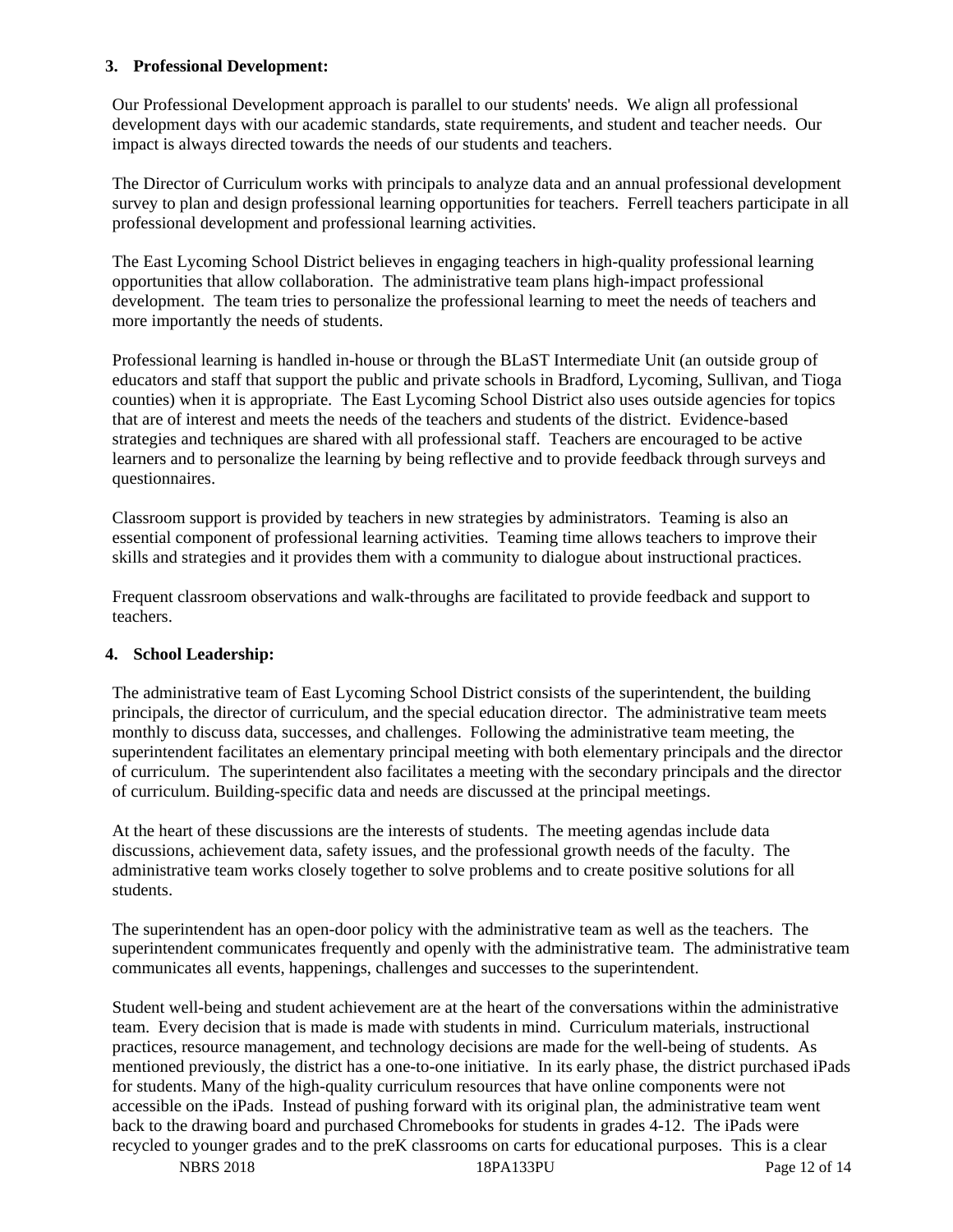example of how the administrative team ensured that the best possible decisions were made based on student achievement and curriculum access.